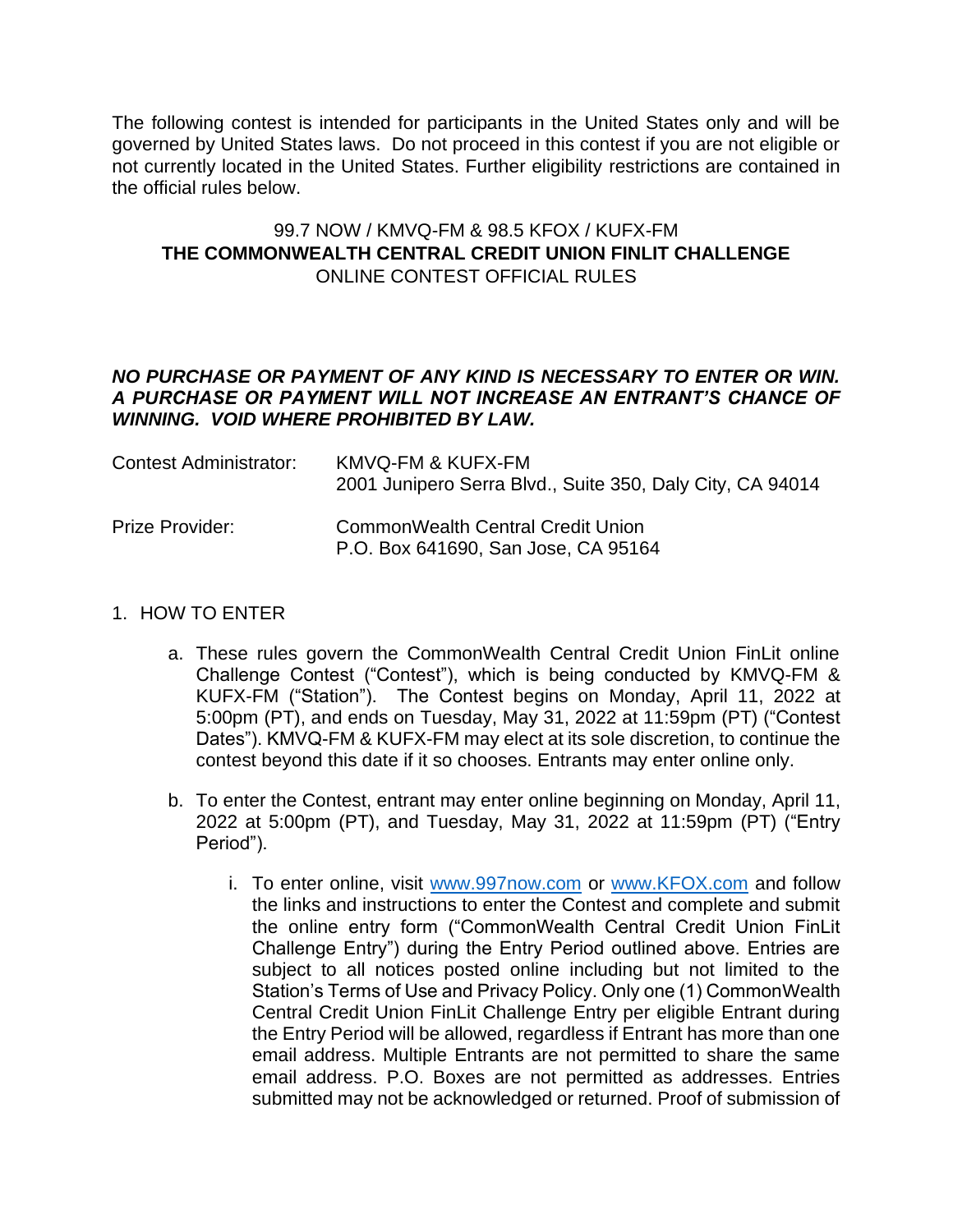an entry shall not be deemed proof of receipt by the Contest Administrator.

- ii. Only one (1) entry per eligible person during the Entry Period regardless if entrant has more than one email address. Multiple participants are not permitted to share the same email address. P.O. Boxes are not permitted as addresses. Entries submitted may not be acknowledged or returned. Proof of submission of an entry shall not be deemed proof of receipt by the Contest Administrator.
- c. Due to delays in the online streaming of the Station's broadcast signal, listeners to the online stream may not be able to participate in, or may be disadvantaged in participating in, the Contest. Entrants should not rely on streamed broadcasts and are encouraged to listen to the Station on-air versus online. The Station is not responsible for any disadvantages or losses that result from online streaming delays of any nature, nor is station otherwise responsible for any delays in online streaming.
- d. Only one (1) entry per person is permitted. There will be a total of one (1) prize winners selected in the Contest.
- 2. ELIGIBILITY RESTRICTIONS
	- a. The Contest is open to all persons who are legal U.S. residents of the state of California, eighteen (18) years of age or older, and who reside in one of nine (9) county jurisdiction that makes up the Greater San Francisco / Bay Area listening area (San Francisco, Santa Clara, Alameda, Contra Costa, Marin, San Mateo, Solano, Napa, and Sonoma Counties. Void where prohibited or restricted by law.
	- b. The following individuals are NOT eligible to enter Station contests at any time, even if such individuals meet the age and residency requirements above: (1) Any employees (i.e., full-time, part-time and/or temporary employees) of the Station, Bonneville International Corporation, other area radio stations, Contest Sponsor, of any advertising and promotion agencies, and/or of the respective parent entities, subsidiaries, affiliated companies of each; (2) Any immediate family members of such employees, including without limitation current and/or ex-spouses, parents, grandparents, children, grandchildren, siblings, in-laws, and/or steps in any of the foregoing categories; and (3) Any other individual legally residing in the same household (i.e., at the same address) of such employees, including without limitation roommates, housemates, significant others, and partners.
	- c. Only one (1) Entrant, per household are eligible to participate in this Contest. Persons who have won a prize in the ninety (90) days prior to entering the CommonWealth Central Credit Union FinLit Challenge Contest are not eligible to participate.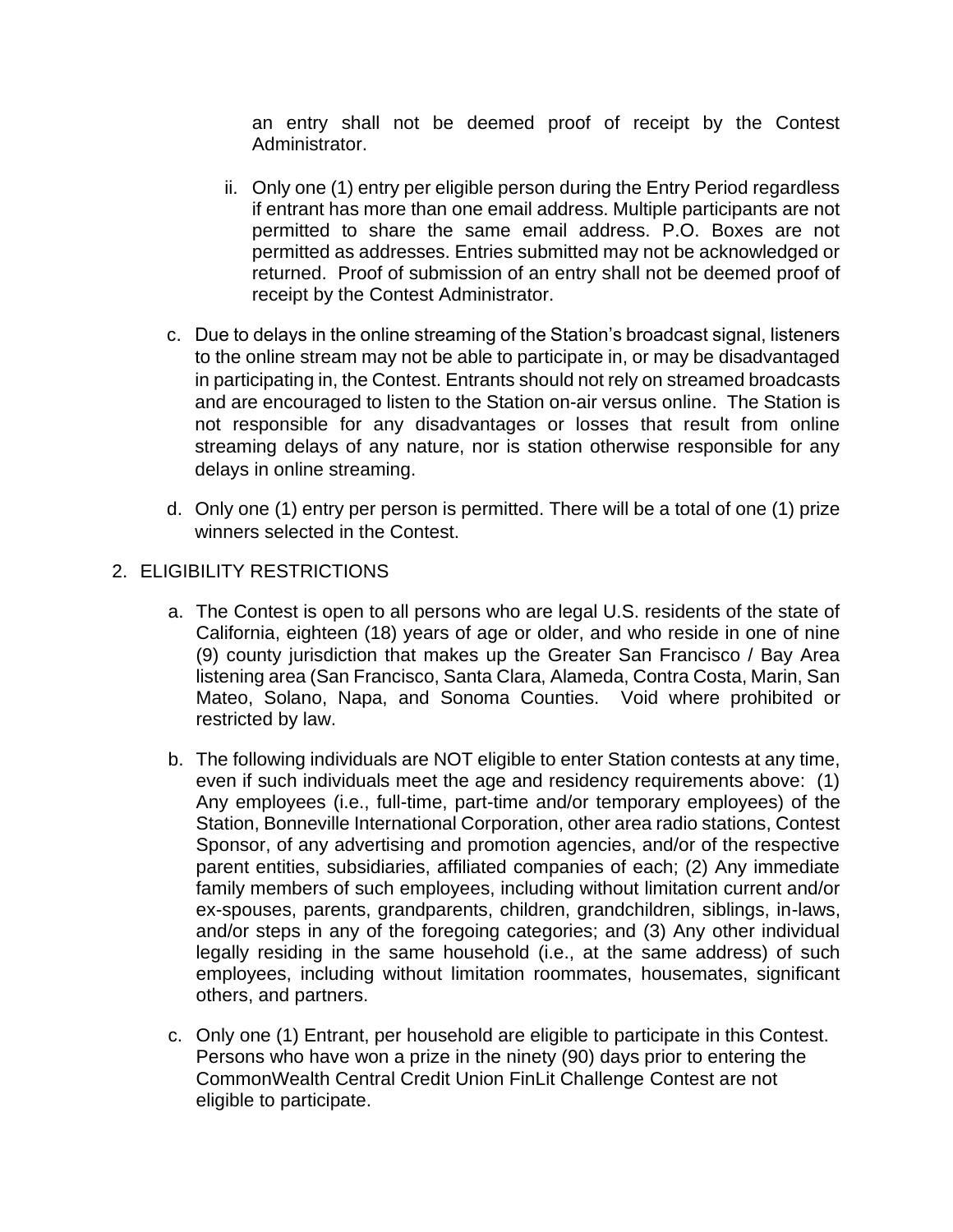- d. To claim a prize, the winner(s) must provide valid government-issued photo identification and provide their complete address, date of birth and phone number, and Social Security Number.
- e. Entrants are required to provide truthful information and the Station will reject and delete any entry that it discovers to be false or fraudulent. The Station will disqualify any entrant who does not meet the eligibility requirements and will also delete any entry as required by law.
- f. This Contest is subject to all applicable federal, state and local laws and regulations. By participating, entrant agrees to comply with these Official Rules and the decisions of the Station, which are final and binding in all respects.

# 3. PRIZES

- a. One (1) prize will be awarded in the Contest. The winner will receive a gift card for five hundred dollars. Verified winners only and available within thirty (30) days of Station's receipt form of all required completed and signed documents prizes and another winner(s) will be selected. The Approximate Retail Value ("ARV") of the prize(s) is \$500.00.
- b. Prize will be mailed, unless otherwise determined by the Station. Winner will be required to provide his/her social security number and any other documentation and/or sign any documentation Station requires as determined in its sole discretion as a condition of accepting the Prize.
- c. All sales, prizes and other taxes, gratuities and any other incidentals associated with the prizes are the sole responsibility of the prizewinner(s). Prizes are not transferable or exchangeable and may not be substituted, except by sponsors for reasons of unavailability, in which case, a prize of equal or greater value will be awarded. The Station assumes no responsibility or liability for damages, loss, or injury resulting from acceptance or use of the prize. The Station is not responsible for replacing tickets that have been awarded in the event of show cancellations as a result of weather, promoter, or performer actions. The Station reserves the right, in its sole discretion, to cancel or suspend the Contest should a virus, bug, computer, or other problem beyond the control of the Station corrupt the administration, security, or proper execution of the Contest, or the Internet portion of the Contest. Decisions of the Station/judges are final.
- d. If due to a printing, production or other error, more prizes are claimed than are intended to be awarded for any prize level, the intended prizes will be awarded in a random drawing from among all verified and validated prize claims received for that prize level. In no event will more than the stated number of prizes be awarded.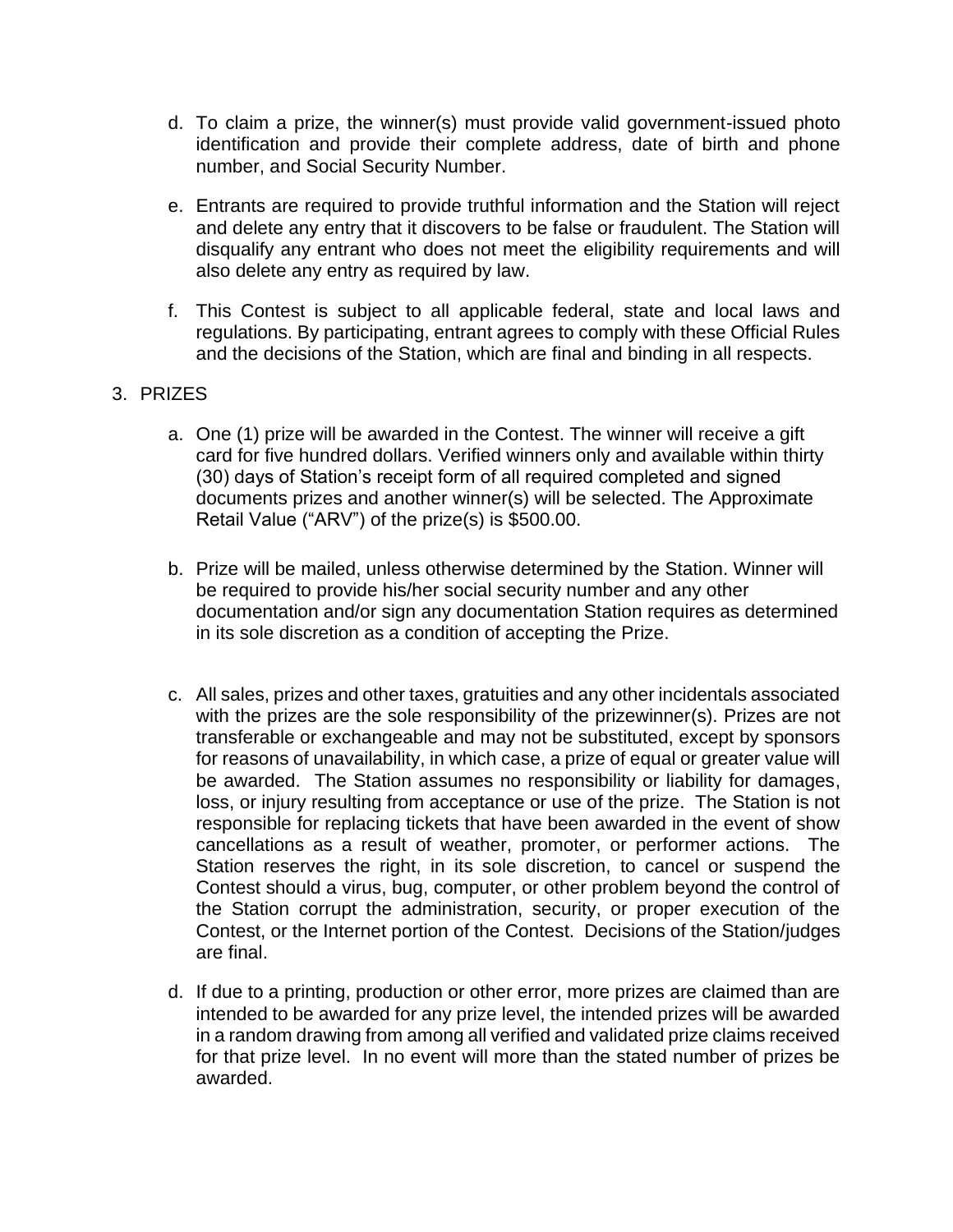# 4. WINNER SELECTION AND NOTIFICATION

- a. Decisions of the Station management with respect to the Contest are final.
- b. One (1) grand prize winner will be selected on or around Wednesday, June 1, 2022 at around 12:00pm, from the online entries received at [www.997now.com](http://www.997now.com/) and [www.KFOX.com](http://www.kfox.com/) as described above in Section 1 of these Official Rules.
- c. Odds of winning a qualifying prize depend upon the number and order of eligible entries received.
- d. Winners must listen to the Station to win but do not need to be present to win. All prizes will be sent by mail. If a winner chooses to have a prize shipped, the winner will be required to sign a release that the Station and any Released Parties (defined below) are not responsible if the prize is late, lost, stolen, misdirected, undeliverable, or damaged during shipping. In such cases, there is no purchase necessary to enter or win, except for reasonable postage and handling fees the amount of which shall not exceed \$1.50 plus the actual cost of postage to ship the prize.
- e. Potential winner(s) will be notified of winning by telephone at the time of the winning. Prize(s) will be awarded only upon confirmation of eligibility and completion of all requisite releases. Upon notification or notification attempt, the potential winner(s) will be required to respond to such notification attempt and must execute and return, along with the guest(s) of the winner(s), an IRS Form W-9, affidavit of acceptance, eligibility, liability, publicity release, and if applicable, Contest Sponsor liability release forms within thirty (30) days of such notification or notification attempt or prize(s) will be forfeited. If a winner has not reached the age of majority in his/her state of residence, the prize(s) will be awarded in the name of his/her parent or legal guardian. If a potential winner(s) is deemed ineligible for any reason, cannot be contacted, fails to sign and return the fully-executed affidavit of eligibility and/or liability/publicity release within the required time period, or if a prize or prize notification is returned as undeliverable, the potential winner forfeits the prize(s). The station or Contest Administrator/Sponsor is not responsible for any changes in an entrant or winner's email address, phone number, mailing address or other contact information.
- 5. CONDITIONS
	- a. Any attempt by any entrant to obtain more than the stated number of entries by using multiple/different email addresses, identities, registrations and logins or any other methods may void that entrant's entries and that entrant may be disqualified. The use of any device to automate entry is prohibited. Any use of robotic, repetitive, automatic, programmed or similar entry methods or agents (including, but not limited to, promotion entry services or proxies) will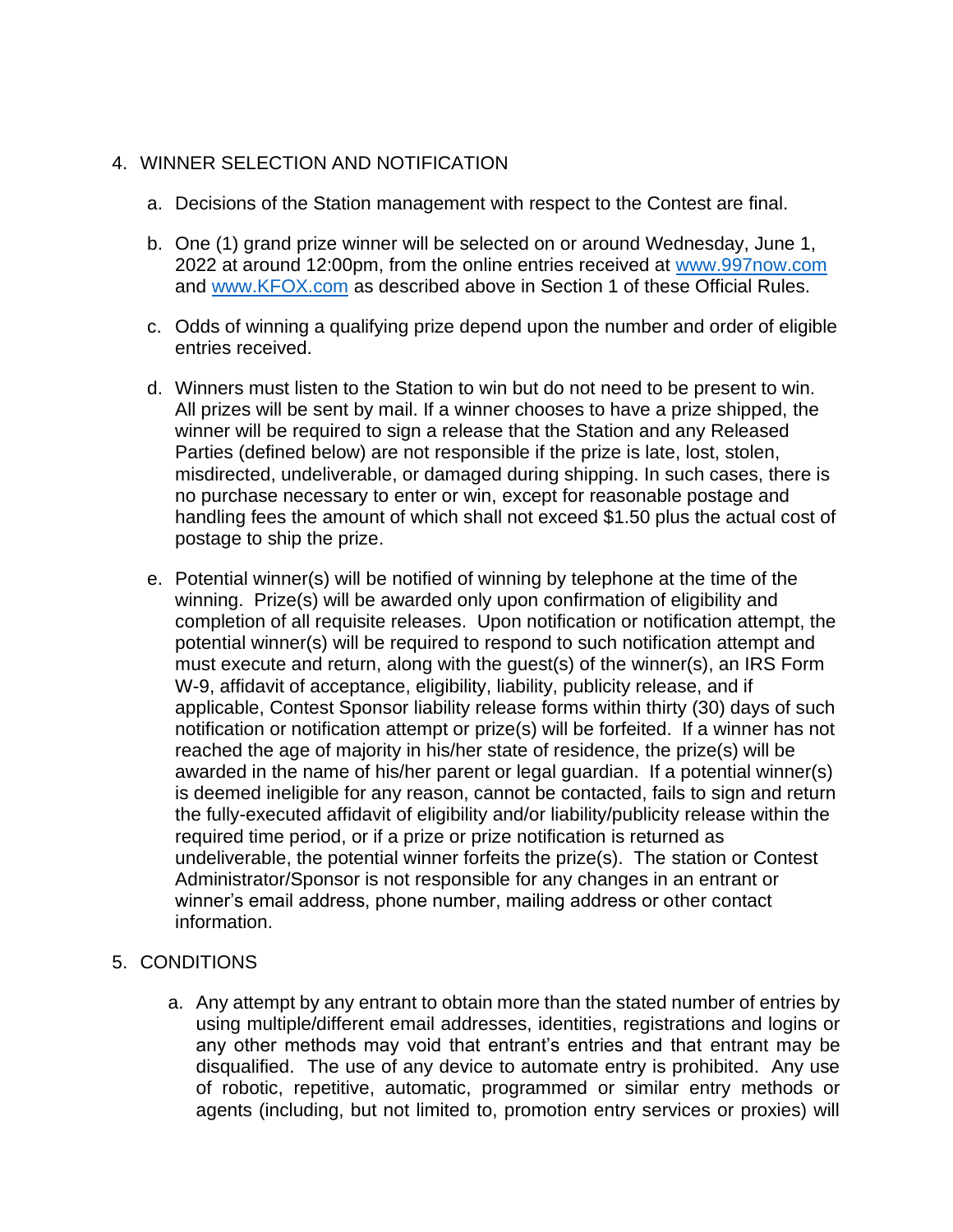void all entries by that entrant at the Station's discretion. The Station's or its Contest Administrator's computer or telephone system is the official time keeping device for this Contest. In the event of a dispute, online entries will be deemed to have been submitted by the Authorized Account Holder. The "Authorized Account Holder" is the natural person who (i) is assigned to an email address by an internet access provider, online service provider, or other organization that is responsible for assigning email addresses for the domain associated with the submitted email address, or (ii) is assigned to the mobile telephone number by a telecommunications provider, or other organization that is responsible for assigning such numbers. The Station, in its sole discretion, reserves the right to disqualify any person who it believes is tampering with the entry process or the operation of the Contest. Failure to comply with the rules of the Contest may result in an entrant's disqualification and/or forfeiture of any prize or prizes. If the Station makes a good-faith determination that an entrant has cheated or committed fraudulent activity in connection with a Contest, the Station may disqualify that entrant from entering and/or winning this and any or all future Station-administered contests and seek damages to the fullest extent permitted by law.

- b. The Station reserves the right to modify these rules for clarification or equitable purposes without materially affecting the terms and conditions of the Contest, including, without limitation, the substitution of a prize(s) of equivalent value, which will become effective upon announcement. To the extent the Station makes material changes to the terms and conditions of the Contest, any such material changes will be broadcast on the Station and/or posted on its website: [www.997now.com](http://www.997now.com/) or [www.KFOX.com](http://www.kfox.com/) within twenty-four (24) hours of the change and periodically thereafter. If due to circumstances beyond the control of the Station, any competition or prize-related event or travel is delayed, rescheduled, postponed or cancelled, the Station reserves the right, but does not have the obligation, to cancel, terminate, suspend, or modify the Contest and shall not be required to award a substitute prize(s). If any provision of these Official Rules is irrevocably inconsistent with any provision set forth on the Contest webpage, then the provision of these Official Rules will prevail but solely to the extent of the inconsistency.
- c. Calling the Station regarding the Contest constitutes permission for the Station to tape the caller's voice and use it on the air. All telephone calls during the Contest may be taped without further permission from the caller. By entering the Contest and/or acceptance of prize(s), all entrants consent to the use of their name, photograph, likeness, biography, voice, video, entry materials, prize information (if any), or any statements made for trade, publicity, advertising, or promotional purposes, in any and all media, now known or hereafter devised, including online announcements, without limitation and without compensation, except where prohibited by law.
- d. Each winner will be required to produce identification satisfactory to the Station. For example, winner(s) will be required to sign an IRS Form W-9, affidavit of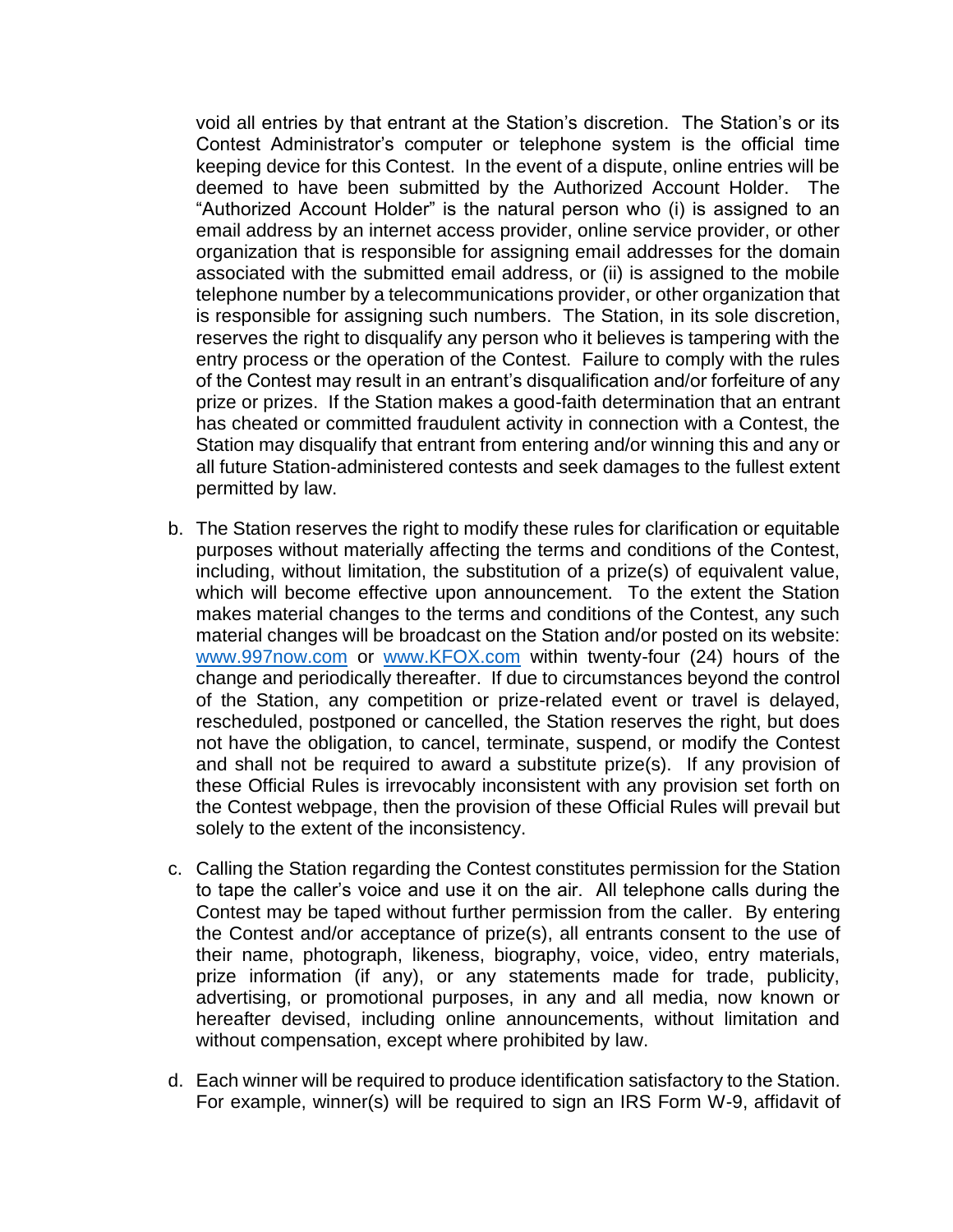eligibility and release, including a publicity release, as prepared by the Station prior to receiving their prize. Each winner will solely be responsible for any (federal, state, or local) taxes or fees that result from the receipt and/or use of their prize and may receive an IRS Form 1099-Misc for all prizes won from the Station in any calendar year where the aggregate value of all such prizes is \$600 or more. The Contest is void where prohibited by law. Failure to comply with the terms and conditions applicable to Contest entry, including without limitation submitting an incomplete or fraudulent entry, and/or failing to complete the entry process, will result in such Entry being disqualified from such Contest. Any individual(s) that is found to be, or suspected of, tampering with a Contest in any way, including without limitation by making a fraudulent entry, by engaging in any "deal-making" with or between other Contest entrants or third parties, by creating a public hazard, by cheating, by engaging in improper or illegal activity, by causing interference with or the destruction of property and/or utilized public safety resources will be disqualified from participating and/or winning any prize(s), as applicable, and may be banned from any future participation in any Contest as determined by Station at its sole discretion and on a case-by-case basis.

- e. The Released Parties are not responsible for (i) typographical or other errors in the printing, the offering, or the administration of the Contest or in the announcement of a prize; (ii) incorrect or inaccurate information, human error, failure, or omission; (iii) unauthorized human intervention; (iv) lost, stolen, mangled, misdirected, illegible, incomplete, or late entries; (v) entries not received due to difficulty accessing the internet, service outage or delays, computer difficulties, telephone service outages, delays, busy signals, poor signals or signal interference, accidental disconnection, equipment malfunctions, and any other technological failures; or (vi) any cancellations, delays, diversions, or substitutions or omissions by any transportation providers or any other persons or entities providing any services to Entrant(s) and/or winner(s) (and winner's guest(s) if applicable) including any results thereof such as changes in services or location necessitated by same. Further, the Released Parties are not responsible if any part of a Contest cannot be conducted and/or if a prize, either in whole or in part, cannot be awarded due to acts of God, acts of war, natural disasters, weather, acts of terrorism, or other factors beyond the Released Parties' control.
- f. Except where prohibited, by entering the Contest, each entrant agrees that: (1) any and all disputes, claims and causes of action arising out of or connected with this Contest or any prize(s) awarded shall be resolved individually, without resort to any form of class action, and exclusively by state or federal courts situated in Salt Lake City, Utah; (2) any and all claims, judgments and awards shall be limited to actual out-of-pocket costs incurred, but in no event shall such costs include attorneys' fees; and (3) no punitive, incidental, special, consequential or other damages, including, without limitation, lost profits may be awarded (collectively, "Special Damages"), and (4) entrant hereby waives all rights to claim Special Damages and all rights to have any damages